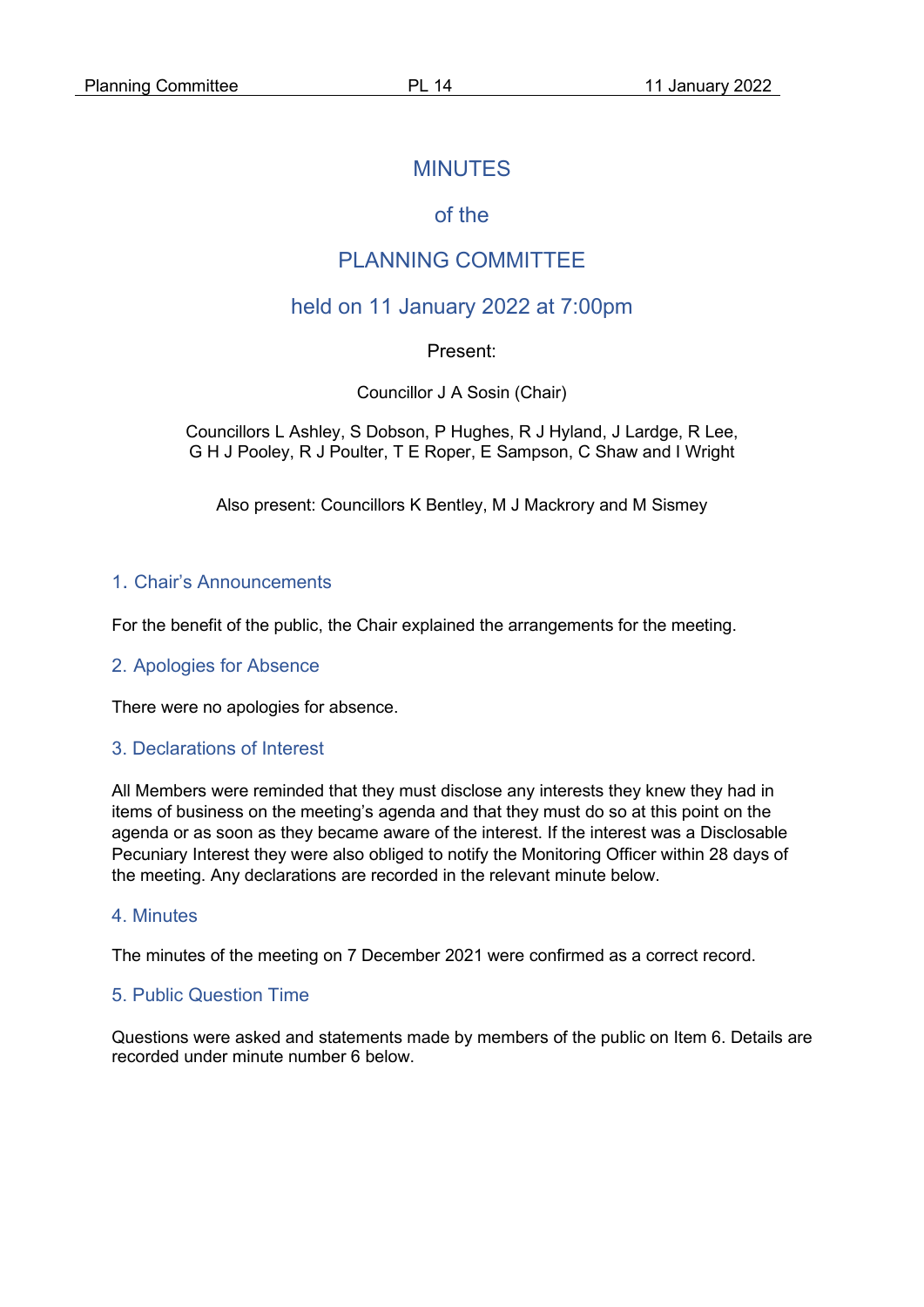## 6. Marsh farm Visitor Attraction, Marsh Farm Road, South Woodham Ferrers – 21/02024/FUL

Councillor P Hughes declared a non-pecuniary interest in this application and took no part in its consideration.

The Committee considered an application for the change of use of land and buildings at the Marsh Farm Visitor Attraction, South Woodham Ferrers to a dinosaur based educational attraction (F1/F2), including installation of prefabricated dinosaurs; children's play equipment and activity areas; and use of existing polytunnel structure as covered area with seating. A Green Sheet of additions and alterations to the information in the report had been circulated before the meeting.

Questions and statements from five members of the public opposing the application were put to the meeting. A ward councillor and a representative of South Woodham Ferrers Town Council also attended the meeting to speak against the proposal. The applicant attended to speak in support of the application and a statement from another ward councillor in favour of it was considered.

Those who opposed the application did so on the following grounds:

- This was the latest in a series of applications in respect of the site which had changed it from its original use as an urban farm and educational facility to something more akin to a retail and commercial use.
- The proposal would add to additional pressure on the local road network, to the detriment of local residents.
- Concern that parking on the site would be insufficient to meet the additional demand.
- The site was liable to flooding but lacked an up to date Flood Warning Evacuation Plan and the proposed use would put more members of the public at risk should flooding occur.
- The lack of clarity over how noise and lighting from the proposed activities would be managed.
- The application contained no information on the hours of use of the new facilities and it was considered that these should be limited to 10am to 5pm.
- A lack of liaison by the applicant with the local community over the proposal.

In speaking in support of the application, the applicant said that the new facility would add to the educational character of Marsh Farm, that Essex Highways had no objection to the proposal on grounds of traffic and parking, that the Environment Agency had no objection provided flooding-related precautions were taken, and that Public Protection had no objections on grounds of noise. The ward councillor who had submitted a statement in support of the application welcomed the additional educational facilities and said that it would strengthen the business, which was a major local employer.

In discussing the application, several members of the Committee expressed reservations about the additional traffic using an already busy local road network and the lack of a condition on the hours of use of the new facilities. Clarity was also sought about the use class the new proposal would fall within.

Responding to the questions and concerns raised, officers informed the Committee that: